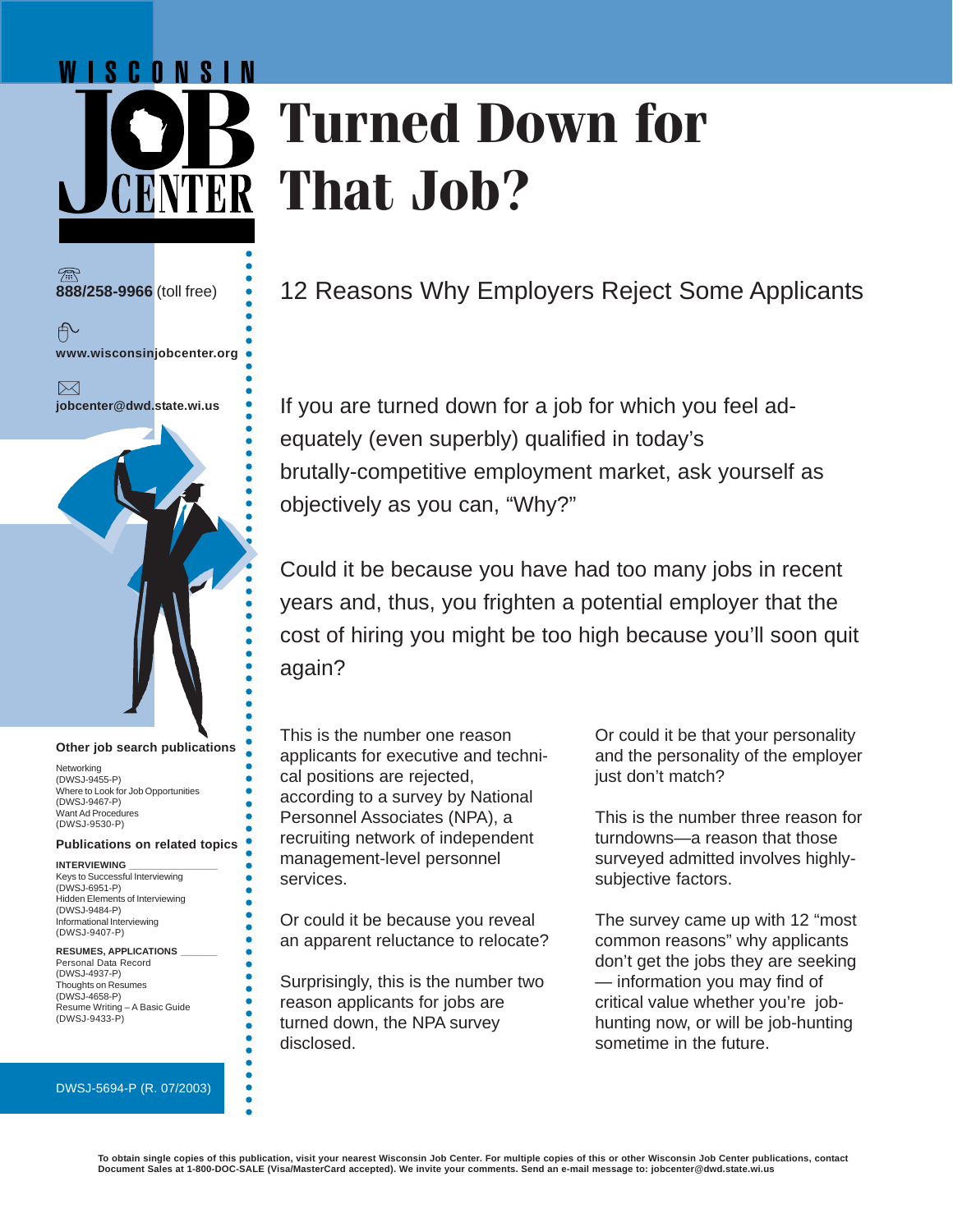

# **No. 1—Job-Hopping**

"Generally, in a beginning career of five years experience, ideally an employee should have no more than two jobs; in 10 years, no more than three jobs; in 15 years, no more than four jobs," says Charles W. Marks, NPA's executive director.

(Exceptions are such industries as engineering and data processing, where employees should be exposed to continuing change).

"There's an important difference between having had too many jobs and too many careers. Too many jobs within one career area is far better than too many careers," adds Dr. Arthur A. Witkin, chief psychologist of Personnel Sciences Center of New York.

"There are advantages of a diversified background and disadvantages in staying too long at the same job. Some employees claim 20 years of experience but it's only one year of experience repeated 20 times."



"It is important for an employee to project willingness to move," observes Alice I. Johnson of Allis-Johnson Personnel in Livonia,

Michigan. "Employers are trying harder to accommodate employees who must be relocated, but a dragging of the feet turns a company off."



**No. 3—Wrong Personality**

"If it's clear that the employer feels your personality is wrong for the job, don't waste your time," Witkin advises. "In six months, you'll be looking for another job, citing 'personality conflict' as the reason for leaving your old one."



#### **No. 4—Unrealistic Salary**

If you're looking for a 20 percent increase in salary, compared with about 10 percent in the past, this is unrealistic. Also, study the non-cash incentives, such as a company car, club membership, and the like.

Don't fall into the trap of making your salary requirements too high. Just tell the employer he already knows your salary history; what you're looking for is a reasonable raise and a career opportunity.



**No. 5—Background**

If you do not have the background the employer says is needed, try to show that the education and training you do have may have many advantages over the typical background for the position. There are advantages in a fresh point of view.

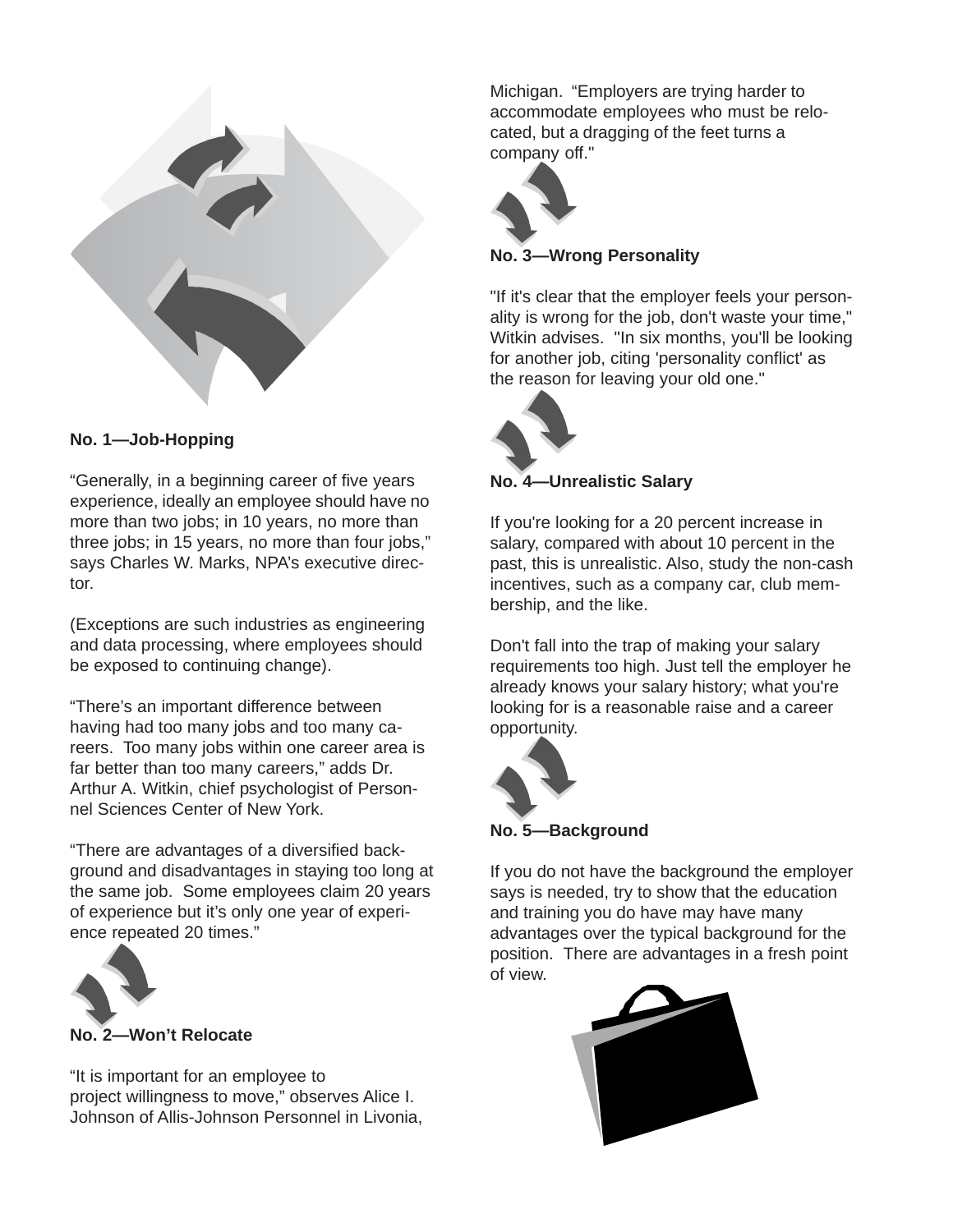# **No. 6—Employment Record**

That's an area in your work history that you cannot hide. Like your salary history, your employment record cannot be falsified. Do your best to explain and that's all.



**No. 7—Being Unprepared**

You may lose out because you are unresponsive, uninterested or unprepared during the initial interview. The opposite problem—being too aggressive during this talk—is far less common.

It would be a sound idea to prepare for the interview by practicing answers to questions you're sure will be raised (previous job changes, willingness to relocate, salary requirements, why you left your last job, why you want this one, etc.).



# **No. 8—Wrong Negotiation**

This reason is in the same class as Reason No. 7—being unresponsive or too aggressive.



**No. 9—Little Potential for Growth**

But employers sometimes look for growth potential in a candidate when it's not required for the job, comments Witkin, who has counseled thousands of persons on career planning. You can ask employers if they need some workers instead of bosses.

You might emphasize that you're dependable, you work hard, you're willing to work to the limit of your own potential, and you will still be at the job producing for the company long after other, more ambitious employees have gone on to something else.

## **No. 10—Personality Conflicts**

These conflicts may show up in subsequent meetings, or in the reference checks made. The key point is that this reason is related to the No. 3 reason for job turndowns—personality judged inappropriate during the initial meeting. It is an extremely subjective explanation.



# **No. 11—Long Unemployment**

"For management-level positions, 90 days is considered a long unemployment period," says Marks. "Point out the productive things you did between jobs," adds Witkin. "Describe how your travels, studies and free lance work prepared you for the position."



**No. 12—Ineffective Boss**

Perhaps you hate this type of responsibility. If so, waste no time looking for a supervisory job. Move on.